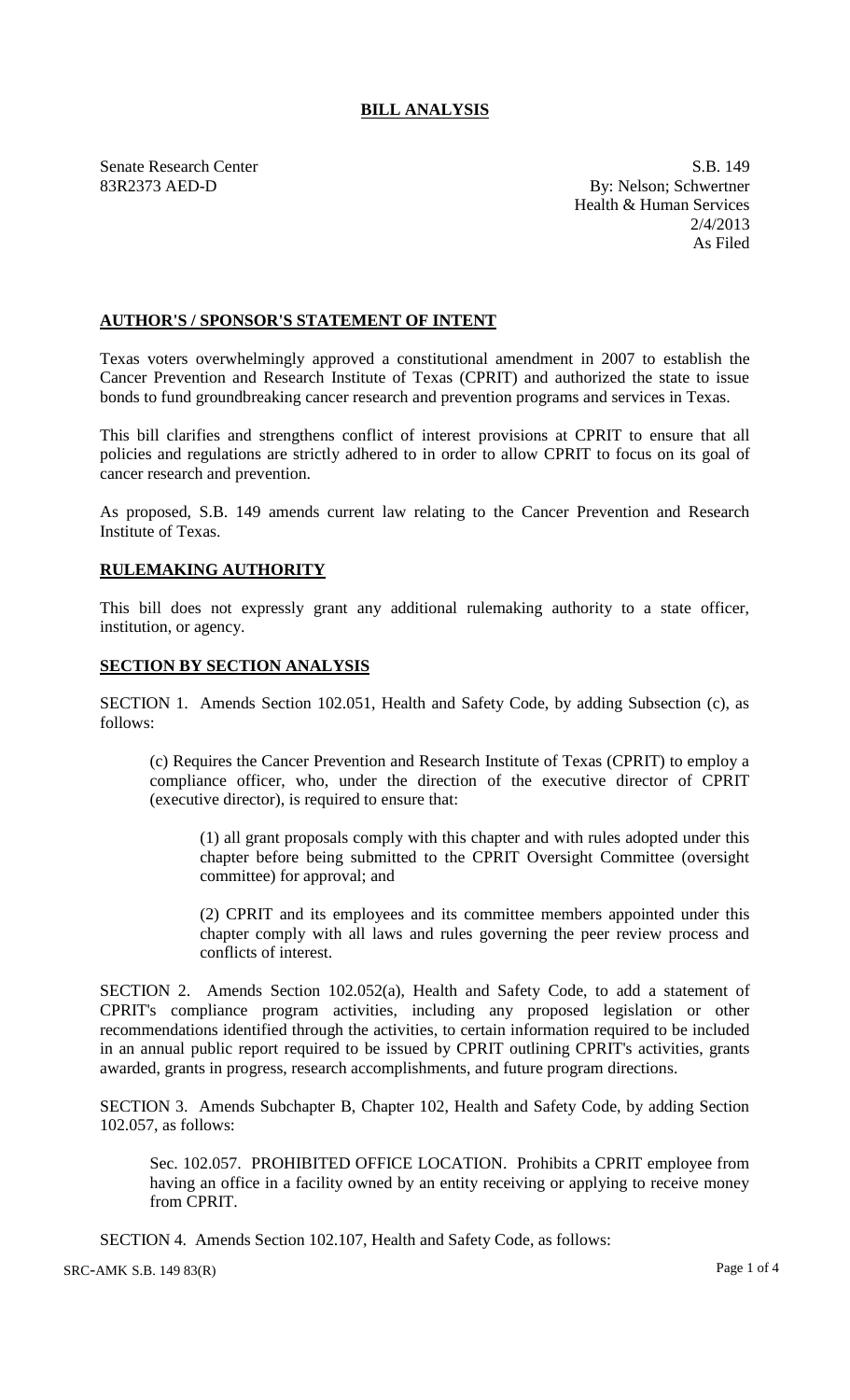Sec. 102.107. POWERS AND DUTIES. Requires the oversight committee to:

(1) hire an executive director;

(2) annually set priorities for each grant program and each category of funded research that receives money under this chapter; and

(3) consider the priorities set under Subdivision (2) in awarding grants under this chapter.

SECTION 5. Amends Section 102.156, Health and Safety Code, by amending Subsection (a) and adding Subsection (d), as follows:

(a) Requires a member of a research and prevention programs committee, the university advisory committee, or any ad hoc committee appointed under this subchapter to disclose in writing to the executive director if the member has a professional or a substantial financial interest in an entity that has a direct interest in a matter that comes before the member's committee, rather than if the member has an interest in a matter that comes before the member's committee or has a substantial financial interest in an entity that has a direct interest in the matter.

(d) Provides that a person has a professional interest in an entity receiving or applying to receive money from CPRIT if the person:

(1) is a member of the board of directors, other governing board, or any committee of the entity during the same grant cycle;

(2) serves as an elected or appointed officer of the entity;

(3) is an employee of or is negotiating future employment with the entity;

(4) represents the entity;

(5) is a professional associate of a primary member of the entity's research or prevention program applicant's team;

(6) is, or within the preceding six years has been, a student, postdoctoral associate, or part of a laboratory research group for a primary member of the entity's research or prevention program applicant's team;

(7) is engaged or is actively planning to be engaged in collaboration with a primary member of the entity's research or prevention program applicant's team; or

(8) has long-standing scientific differences or disagreements with a primary member of the entity's research or prevention program applicant's team, and those differences are known to the professional community and could be perceived as affecting objectivity.

SECTION 6. Amends Subchapter D, Chapter 102, Health and Safety Code, by adding Section 102.157, as follows:

Sec. 102.157. CONFLICT OF INTEREST: WAIVER. (a) Authorizes the executive director to expressly waive the recusal requirement and participation prohibition of Section 102.156(b) (relating to the recusal requirement of a member) if the executive director determines that it would be difficult or impractical to carry out necessary action without the waiver, the need for the participation of the member outweighs the member's potential bias, and the waiver is in the best interest of CPRIT and would not impair the integrity of the deliberation, action, or decision.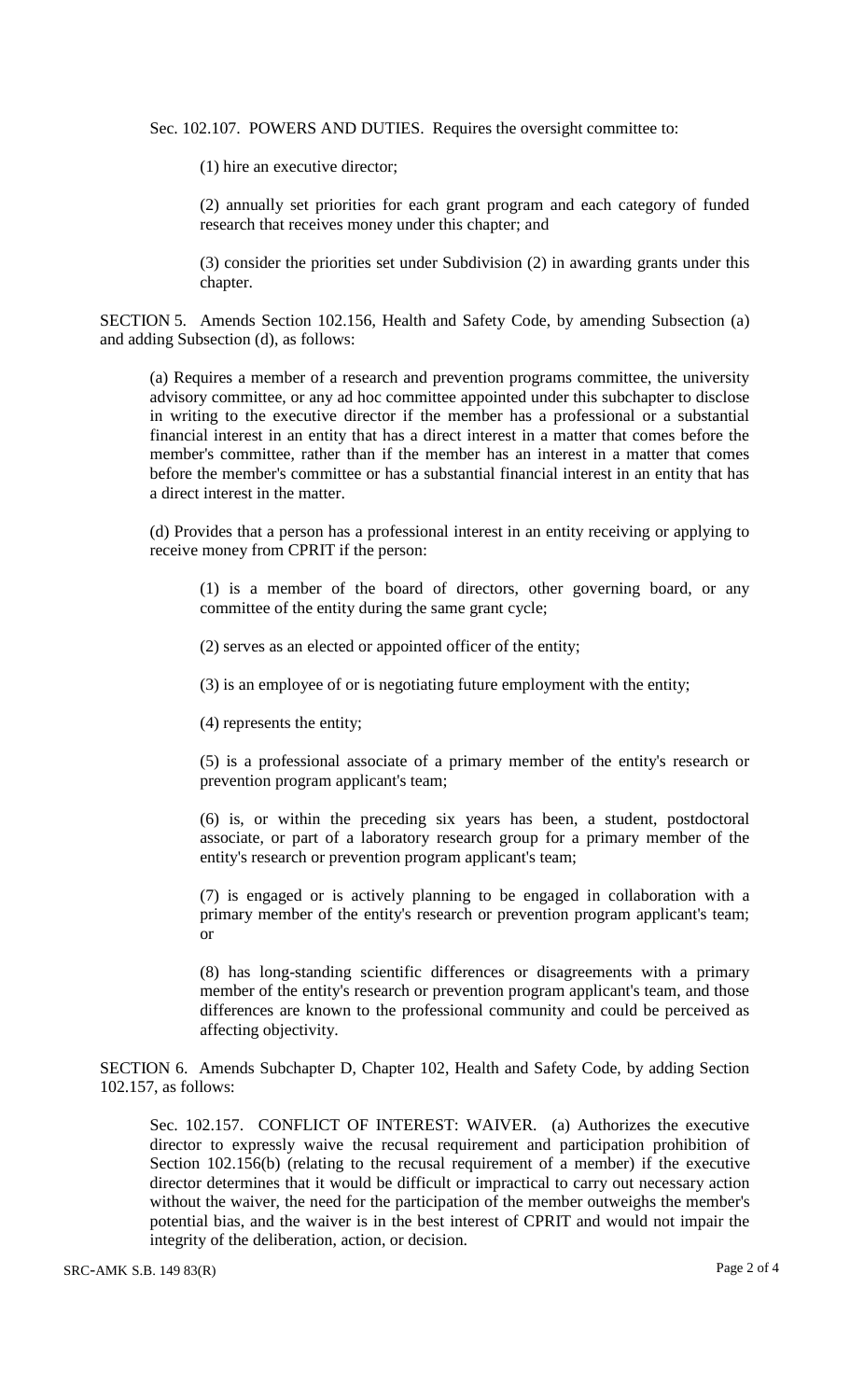(b) Requires the executive director to maintain a written record of each waiver and the reasons for it.

SECTION 7. Amends Subchapter F, Chapter 102, Health and Safety Code, by adding Section 102.263, as follows:

Sec. 102.263. COMPLIANCE PROGRAM. (a) Defines "compliance program" in this section.

(b) Requires CPRIT to establish a compliance program that operates under the direction of CPRIT's compliance officer. Authorizes CPRIT to establish procedures, such as a telephone hotline, to allow private access to the compliance program office and to preserve the confidentiality of communications and the anonymity of a person making a compliance report or participating in a compliance investigation.

(c) Provides that information that directly or indirectly reveals the identity of an individual who made a report to CPRIT's compliance program office, sought guidance from the office, or participated in an investigation conducted under the compliance program and information that directly or indirectly reveals the identity of an individual who is alleged to have or may have planned, initiated, or participated in activities that are the subject of a report made to the office if, after completing an investigation, the office determines the report to be unsubstantiated or without merit, are confidential.

(d) Provides that Subsection (c) does not apply to information related to an individual who consents to disclosure of the information.

(e) Provides that information is excepted from disclosure under Chapter 552 (Public Information), Government Code, if it is collected or produced in a compliance program investigation and releasing the information would interfere with an ongoing compliance investigation.

(f) Authorizes information made confidential or excepted from public disclosure by this section to be made available to the following on request in compliance with applicable law and procedure:

(1) a law enforcement agency or prosecutor;

(2) a governmental agency responsible for investigating the matter that is the subject of a compliance report, including the Texas Workforce Commission civil rights division or the federal Equal Employment Opportunity Commission; or

(3) a committee member or employee of CPRIT who is responsible under CPRIT policy for a compliance program investigation or for a review of a compliance program investigation.

(g) Provides that a disclosure under Subsection (f) is not a voluntary disclosure for purposes of Section 552.007 (Voluntary Disclosure of Certain Information When Disclosure Not Required), Government Code.

SECTION 8. (a) Requires the oversight committee to employ a compliance officer as required by Section 102.051(c), Health and Safety Code, as added by this Act, not later than December 1, 2013.

(b) Requires the oversight committee to establish a compliance program as required by Section 102.263, Health and Safety Code, as added by this Act, as soon as practicable after the effective date of this Act.